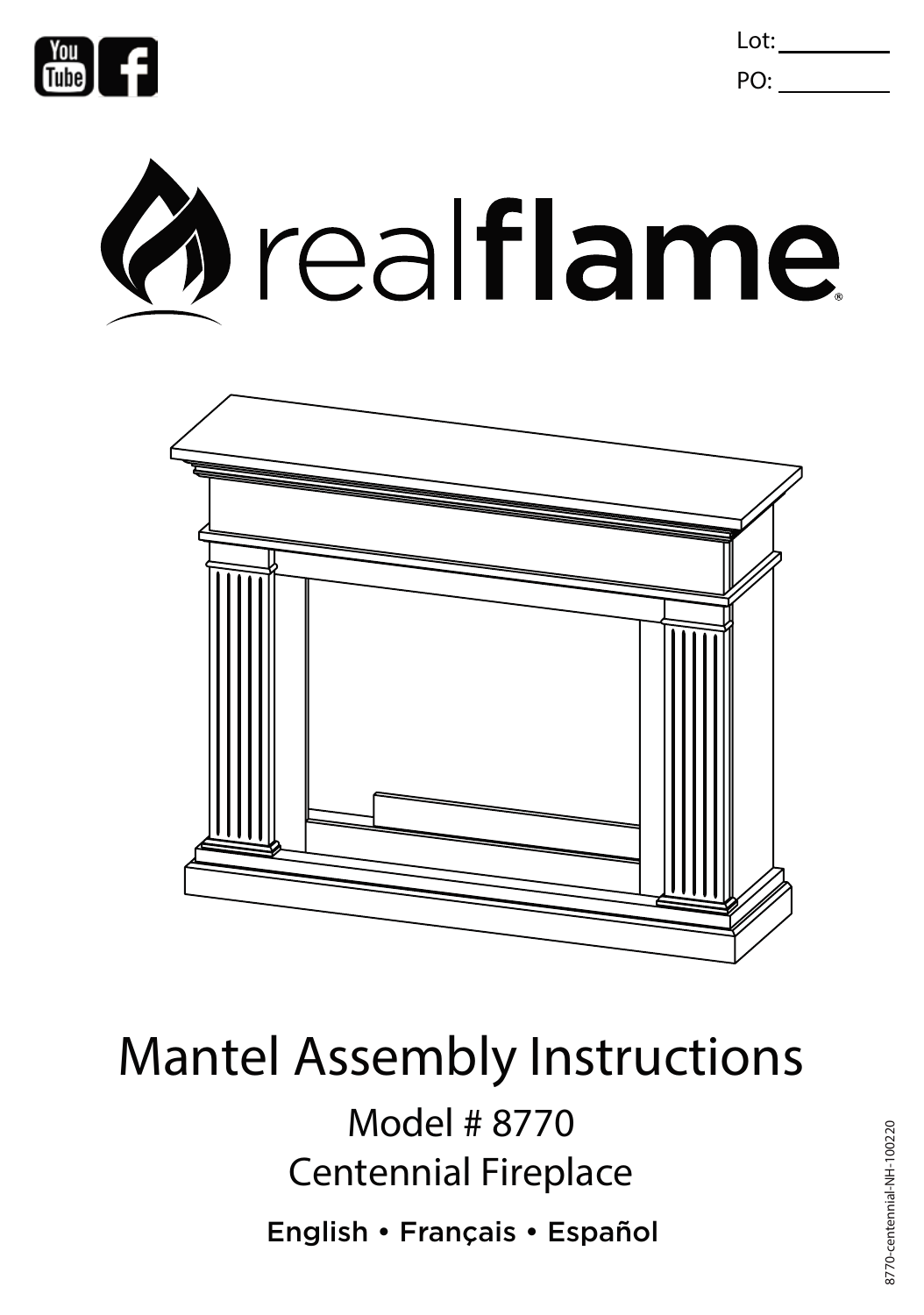### **Parts List - Liste de Pièces - Lista de Piezas**



|                | <b>No. Description</b><br>Nu./Nú. Description/Descripción                            | <b>Black</b><br>Noir / Negro | <b>White</b><br><b>Blanc/Blanco</b> | Qty<br><b>Cdt./Cantidad</b> |
|----------------|--------------------------------------------------------------------------------------|------------------------------|-------------------------------------|-----------------------------|
| Box 1          |                                                                                      |                              |                                     |                             |
| 1              | <b>Base Panel</b><br>Panneau de base/ Panel de la base                               | 87700101                     | 87700801                            | 1                           |
| $\overline{2}$ | <b>Firebox Support</b><br>Support pour le foyer/Soporte del hogar                    | 87700102                     | 87700802                            | 1                           |
| 3              | <b>Right Side Panel</b><br>Panneau latéral droit/Panel lateral derecho               | 87700103                     | 87700803                            | 1                           |
| 4              | <b>Right Front Panel</b><br>Panneau avant droit/Panel delantero derecho              | 87700104                     | 87700804                            | 1                           |
| 5              | <b>Right Firebox Trim</b><br>Moulure droite/Reborde decorativo derecho del hogar     | 87700005                     | 87700005                            | 1                           |
| 6              | Lower Firebox Trim<br>Moulure inférieure/Reborde decorativo inferior del hogar       | 87700006                     | 87700006                            |                             |
| 7              | Left Firebox Trim<br>Moulure gauche/Reborde decorativo izquierdo del hogar           | 87700007                     | 87700007                            |                             |
| 8              | <b>Left Front Panel</b><br>Panneau avant gauche/Panel delantero izquierdo            | 87700108                     | 87700808                            | 1                           |
| 9              | Left Side Panel<br>Panneau latéral gauche/Panel lateral izquierdo                    | 87700109                     | 87700809                            | 1                           |
| 10             | <b>Upper Firebox Trim</b><br>Moulure supérieur/Reborde decorativo superior del hogar | 87700010                     | 87700010                            | 1                           |
| 11             | <b>Center Panel</b><br>Panneau central / Panel central                               | 87700111                     | 87700811                            | 1                           |
| 12             | <b>Top Panel</b><br>Panneau supérieur/Panel superior                                 | 87700112                     | 87700812                            | 1                           |
| 13             | <b>Hardware Kit</b><br>Ensemble de quincaillerie/Kit de hardware                     | 87700013                     | 87700013                            | 1                           |

![](_page_1_Figure_4.jpeg)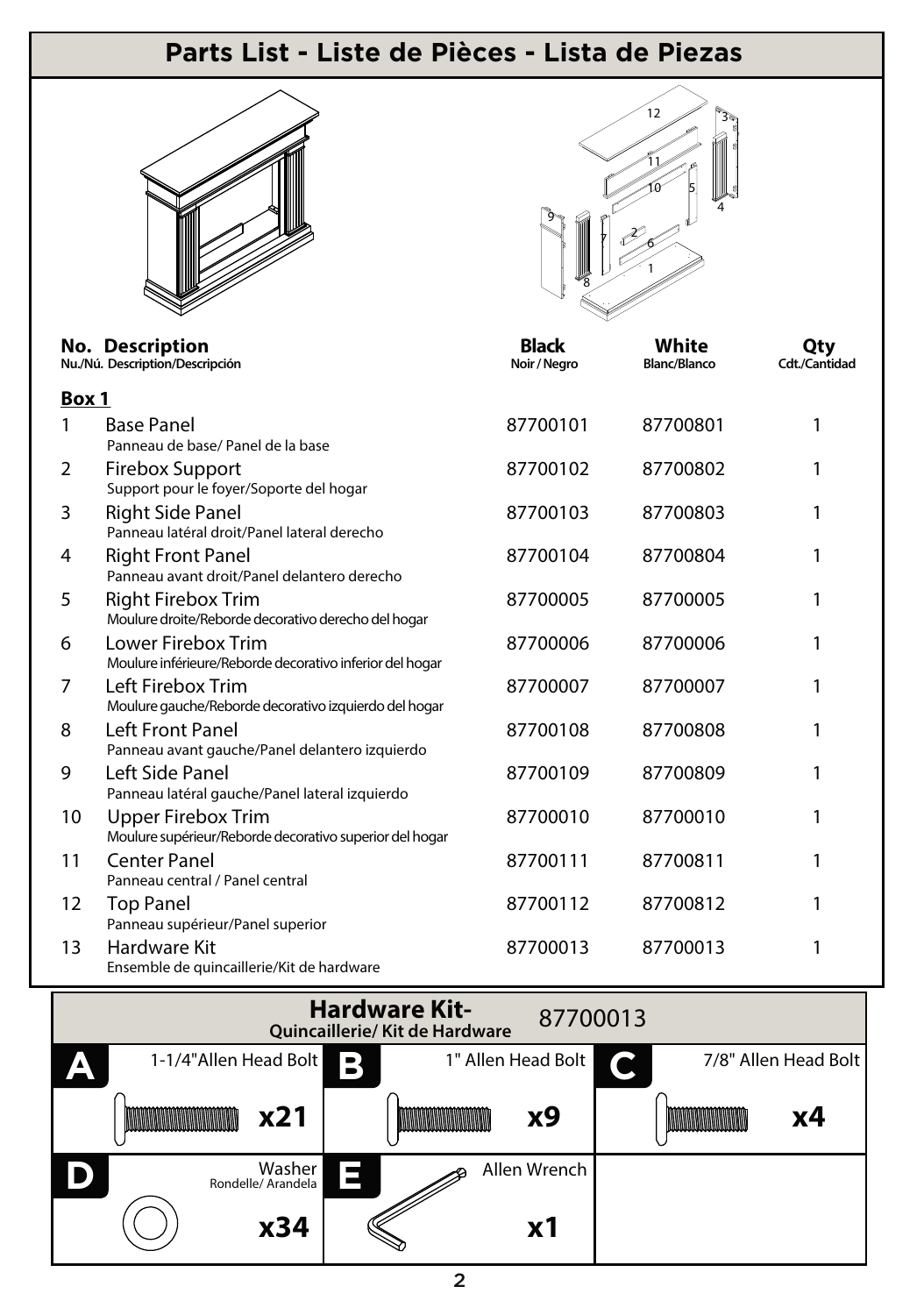![](_page_2_Figure_0.jpeg)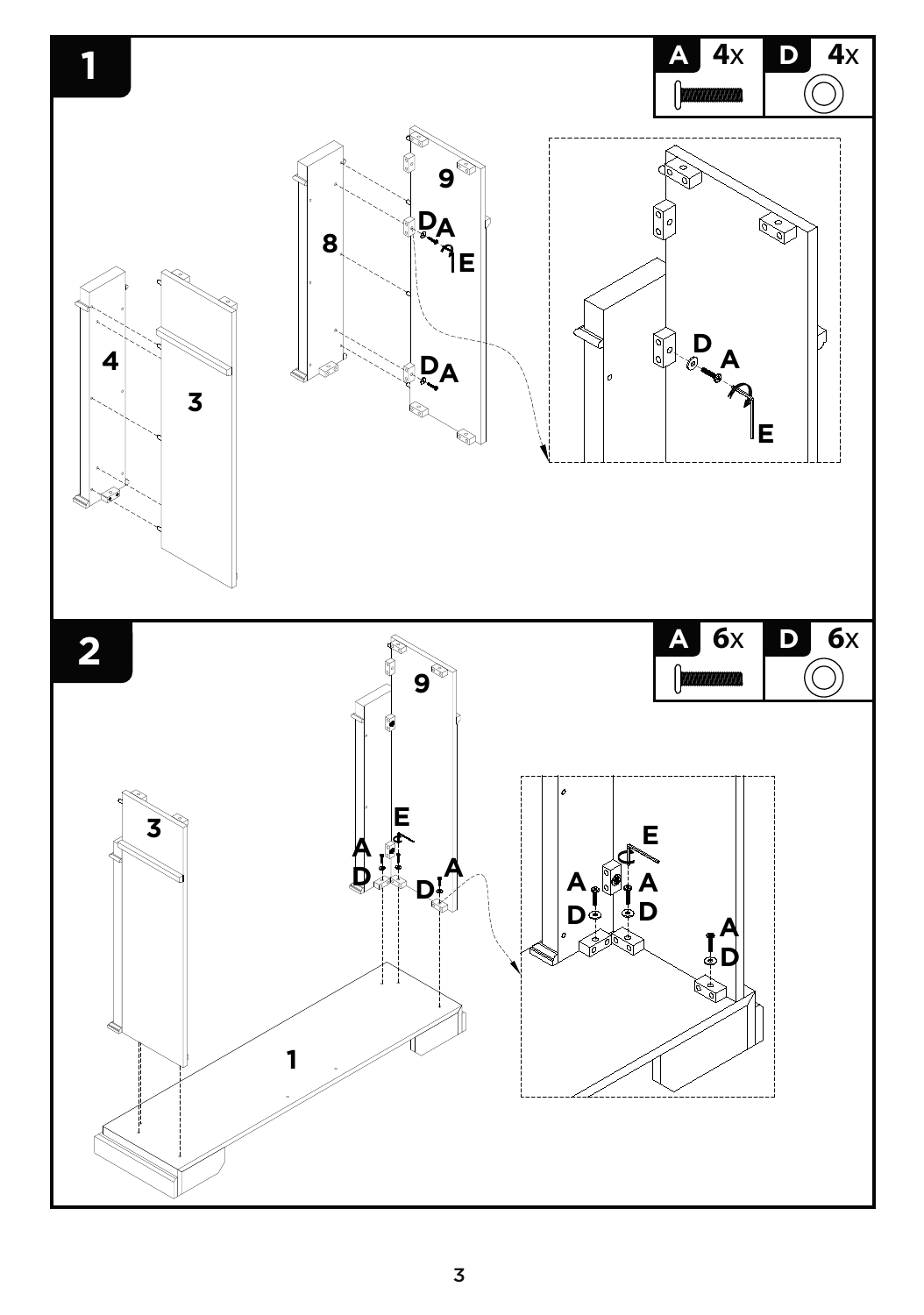![](_page_3_Figure_0.jpeg)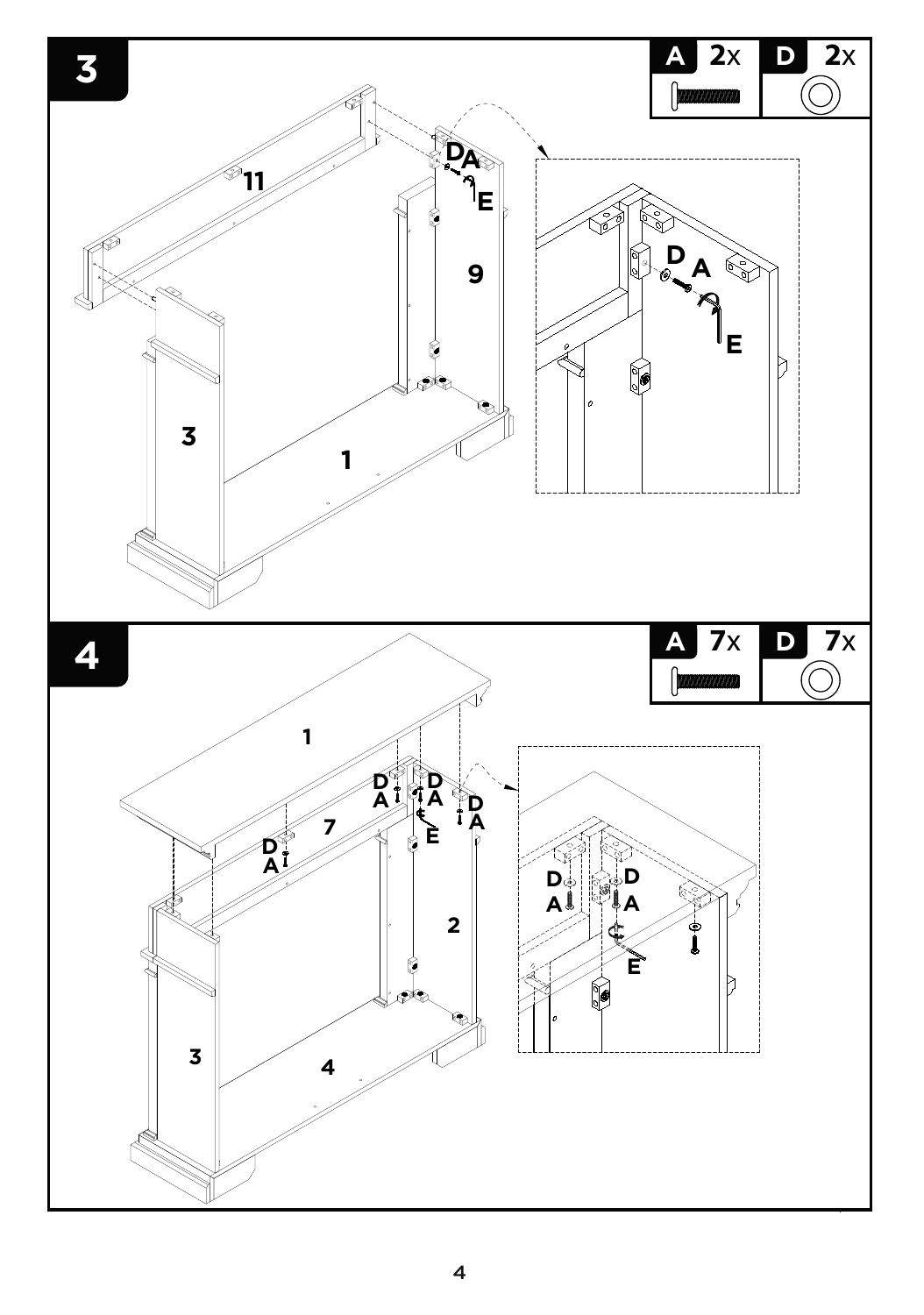![](_page_4_Figure_0.jpeg)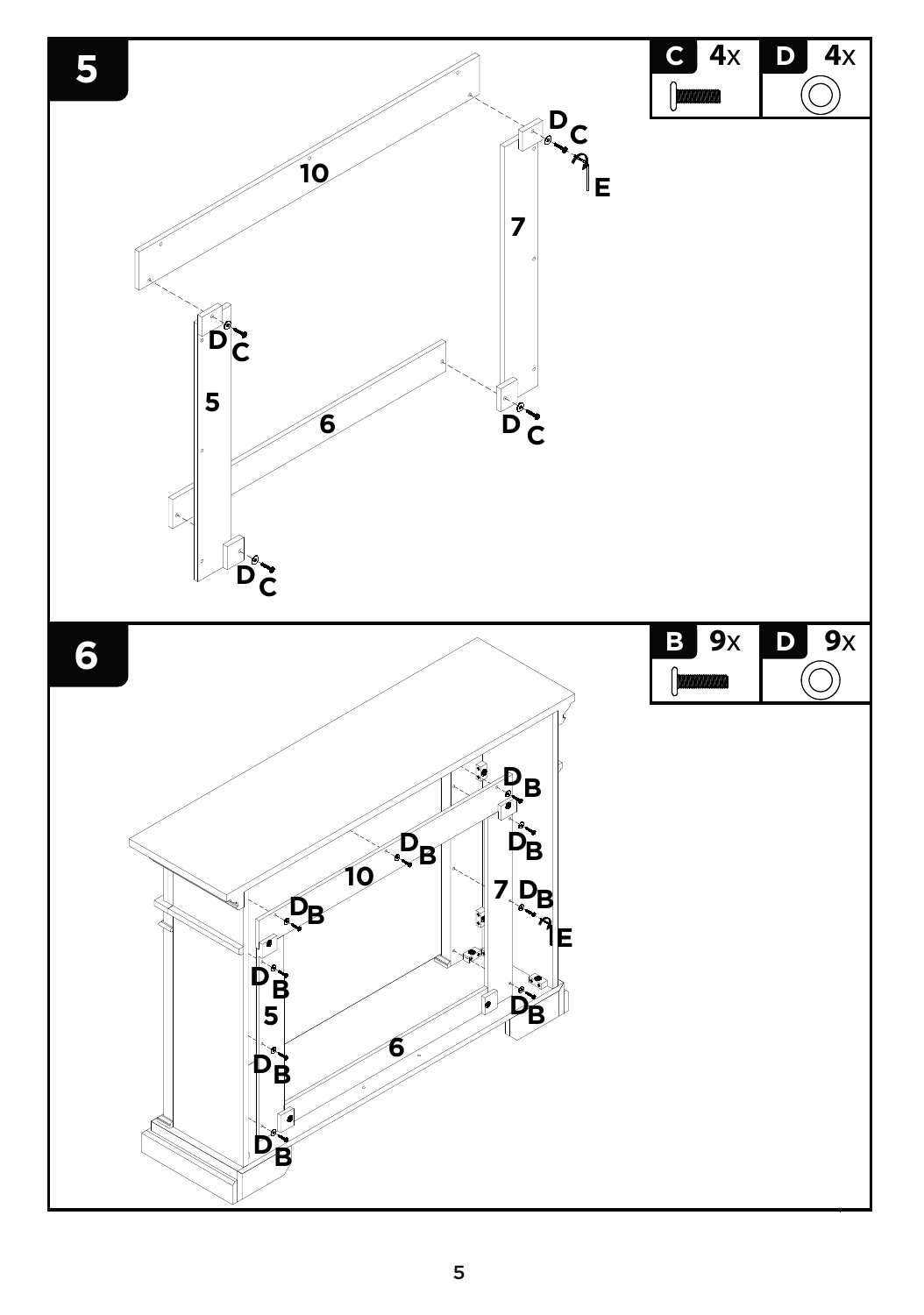![](_page_5_Figure_0.jpeg)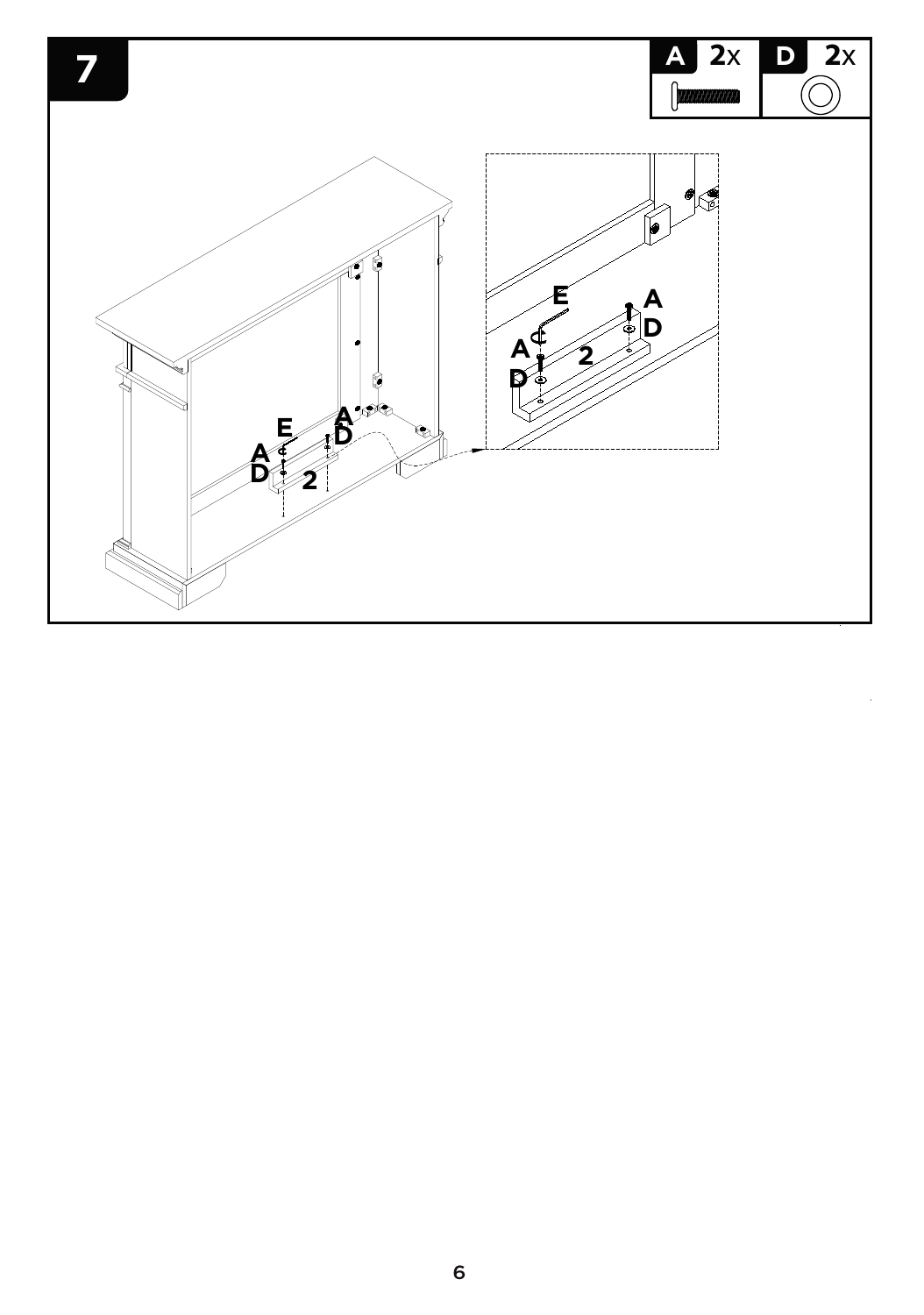# Installing the 5099 Electric Firebox

### Installation Foyer Électrique 5099/ Instalación del Hogar Eléctrico 5099

![](_page_6_Picture_3.jpeg)

**Step One** Figure 1

From the rear of the mantel insert the firebox into the opening.

Note: Your mantel may vary slightly from the one depicted in this illustration.

Par l'arrière du manteau de cheminée, insérer la chambre de combustion dans l'ouverture.

Note: Votre manteau de la cheminée peut varier légèrement de celui représenté sur cette illustration.

Inserte el hogar desde la parte posterior del marco para el hogar.

Nota: Su marco para hogar puede variar levemente del que se ve en las ilustraciones.

![](_page_6_Picture_11.jpeg)

Attach the firebox to the back of the mantel with the 2 support plates and 4 wood screws.

Fixer la chambre de combustion au dos du manteau de cheminée avec les deux plaques de support et les 4 vis à bois fournies avec l'ensemble.

Sujete el hogar a la parte posterior del marco con las dos placas de soporte y los cuatro tornillos para madera.

![](_page_6_Figure_15.jpeg)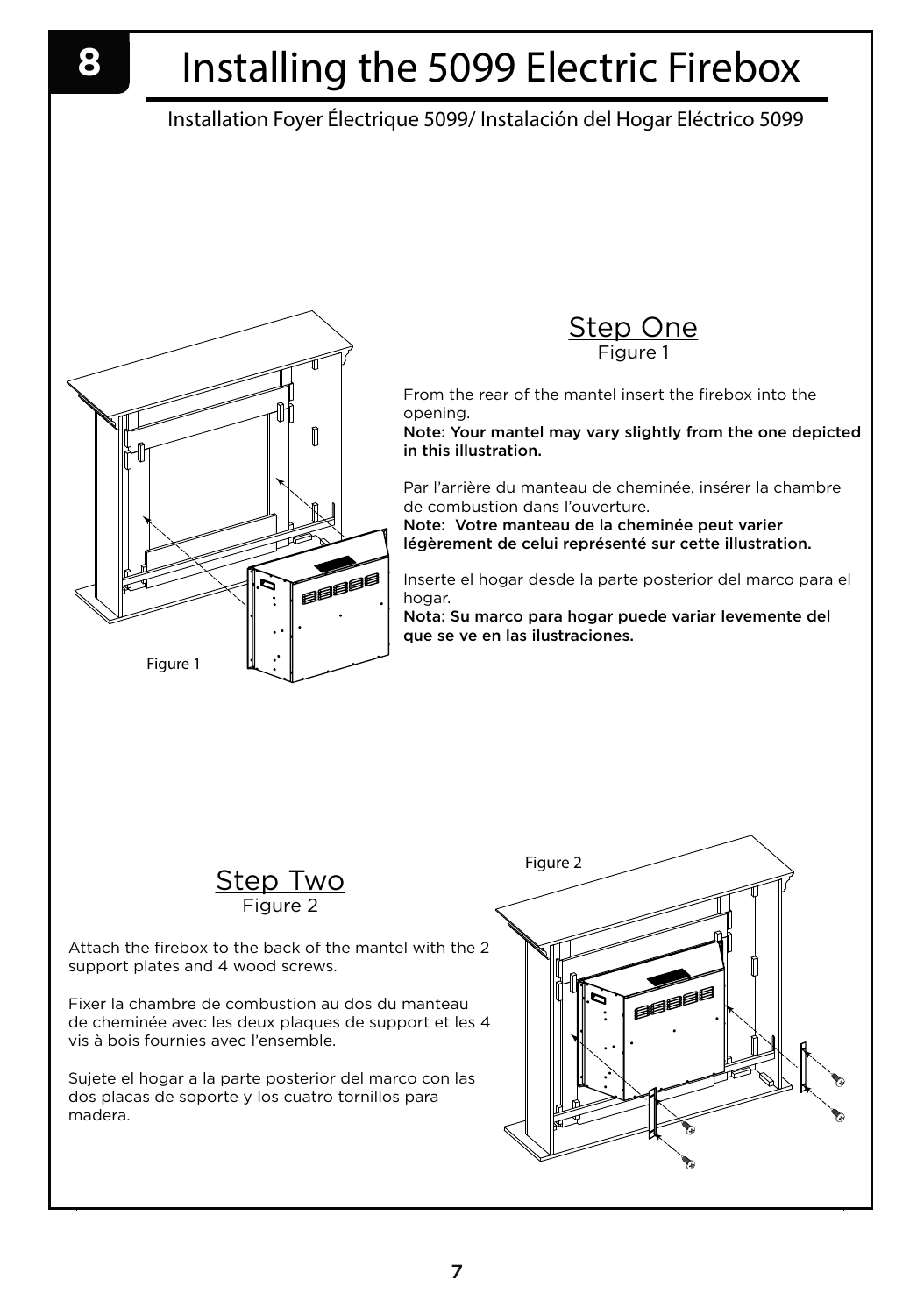### **WARRANTY**

### **Limited Warranty**

Real Flame® warrants that the following components of this Real Flame® fireplace ("the Product") will be free from manufacturing defects in material and workmanship after correct assembly and under normal use and proper maintenance for the periods indicated below, commencing with the date of purchase of the Product:

The body - 1 year limited warranty.

This non-transferable warranty extends to the original purchaser only, provided that the purchase was made through an authorized Real Flame dealer. The warranty is also subject to the following conditions and limitations:

This warranty does not extend to damages caused by shipping, improper assembly, installation or storage, installation that does not comply with building codes and ordinances, installation or operation not in accordance with the included manual, abuse, lack of maintenance, hostile environments, accident, natural weather, or unworkmanlike repairs. Modification of the Product, use of fuels other than what is approved by Real Flame, or use of parts installed from other manufactures will nullify this warranty.

This warranty applies to the functionality of the Product only and does not cover cosmetic issues such as scratches, dents, rust, oxidation, corrosion, areas discolored or cracked due to prolonged exposure to extreme heat, or damage caused by abrasive or chemical cleaners. However, should deterioration of parts occur to the degree of non-performance within the duration of the warranty period, Real Flame will provide a replacement part.

Real Flame requires reasonable proof of your date of purchase. Therefore, you should retain your sales receipt and/or invoice. Defective parts subject to this warranty will not be replaced without proof of purchase.

Real Flame must have the opportunity to verify the alleged defect. In order for any internal components to be covered under warranty, Real Flame requires the user to troubleshoot with a Real Flame Customer Service member to ensure proper operation and diagnosis of issue.

In the event of covered defects in warrantied items, Real Flame will, at its sole option and discretion, replace the defective component, replace the Product or refund the purchase price. Real Flame is not responsible for the installation, labor or any other costs associated with the reinstallation. The foregoing is the exclusive remedy under the terms of this limited warranty. Real Flame will not be responsible for any incidental or consequential damages caused by defects in the Product. Some states do not allow the exclusion or limitation of incidental or consequential damages, so the above limitation or exclusion may not apply to you.

This limited warranty is the sole express warranty given by Real Flame. The duration of any implied warranty arising under the laws of any state, including implied warranty of merchantability or fitness for a particular purpose or use, is limited to the duration of the warranty specified above. Some states do not allow limitations on how long an implied warranty lasts, so this limitation may not apply to you.

This warranty gives you specific legal rights, and you may also have other rights which vary from State to State.

### For warranty service:

1. Call Real Flame Customer Service at 1-800-654-1704 for technical support and troubleshooting. 2. If experiencing issues with finish, please fill out the 'Outdoor Warranty Claim' form at www.realflame.com.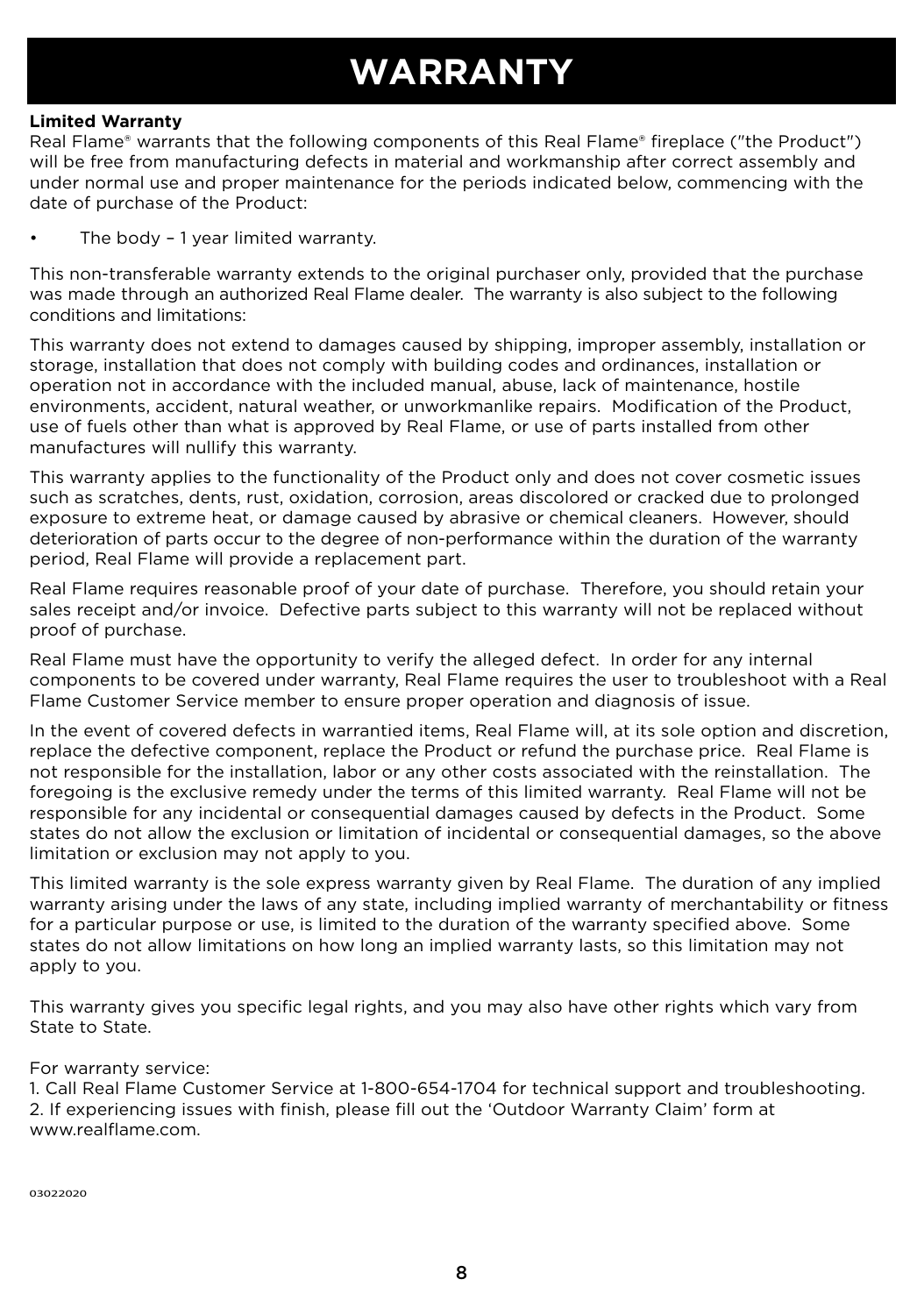### **RETURN POLICY**

### **Return Policy**

You may return your purchase within 90 days of receipt. No refunds will be issued for incomplete or unauthorized returns. All returned products must be 100% complete, adequately packaged in original packaging and in resalable condition. Products that have been assembled or modified will not be eligible for return. All items must be returned in their entirety, meaning all items included must be returned together. No returns or exchanges on discontinued items. Please begin the return process by contacting the store or company where you bought your Real Flame® item.

### **Replacement Parts**

In the event that an item has been lost or damaged, either by the manufacturer or in shipping, you may request a replacement. Replacement parts are not available for all units and only given at Real Flame's discretion. We will assess any damage and find a solution, which could include shipping you a replacement. No replacements are available for discontinued items or repackaged (open box) products. Please call Real Flame Customer Service at 1-800-654-1704 for replacement parts before returning the damaged item. Please have the following information (which can be found in your instruction manual) ready before you call Customer Service:

- Model number of item
- 4-8 digit part number
- Lot code number
- Shipping address
- A picture of the damaged item may be requested. Pictures should be sent to csrep@realflame.com

### **Incorrect Order Received**

If you received something other than what you ordered, please contact Real Flame Customer Service at 1-800-654-1704 within 48 hours of receiving the item.

Refer to www.realflame.com for our complete return guidelines and policies.

Please register your fireplace for recall notifications, proof of ownership and quality assurance at https://www.realflame.com/registration.

> Real Flame® 7800 Northwestern Ave. Racine, WI 53406 USA

Customer Service: 1-800-654-1704 in USA Service à la clientèle: 1-800-363-6443 in Canada csrep@realflame.com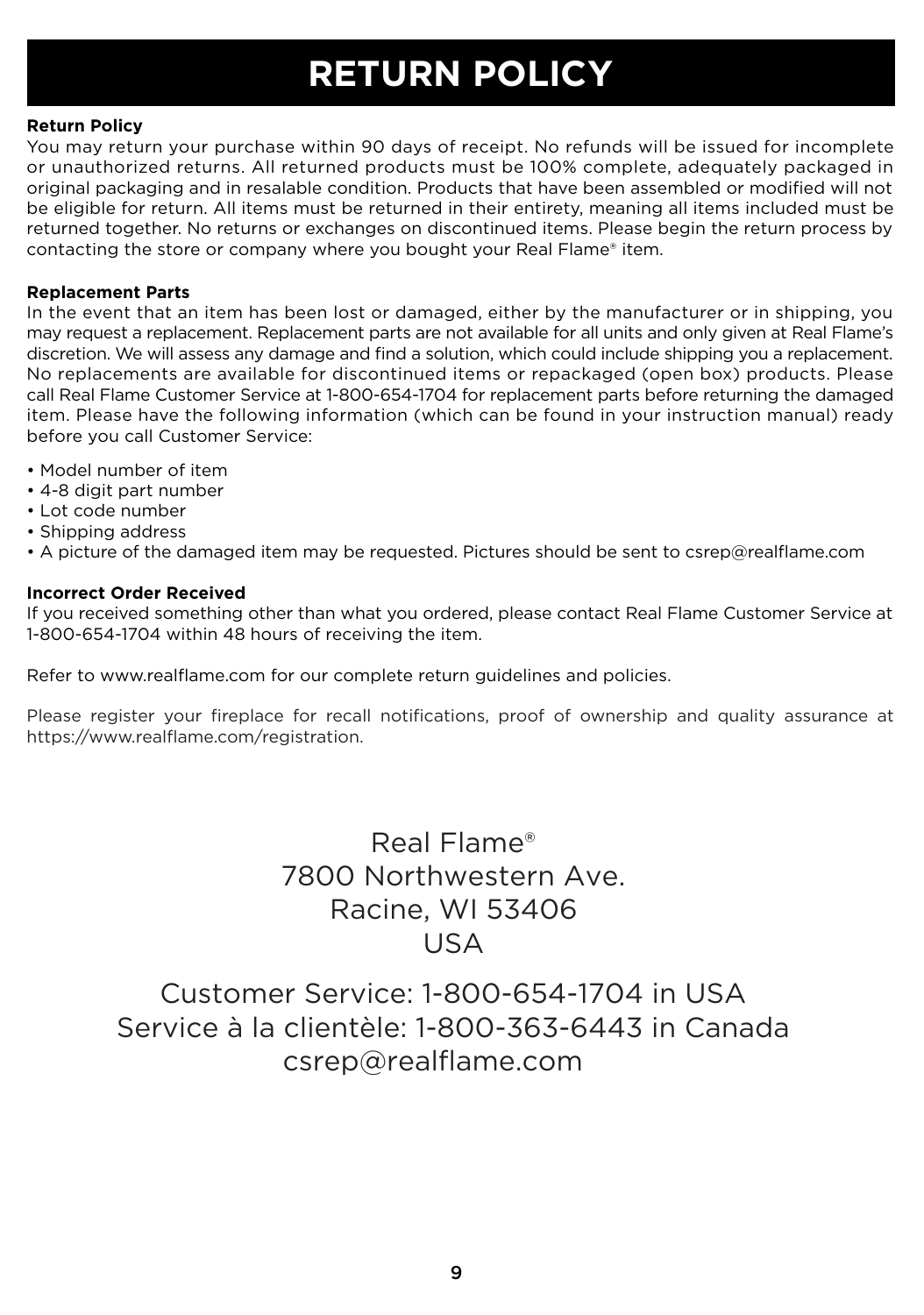## **GARANTIE**

### **Garantie limitée**

Real Flame<sup>®</sup> garantit que les composants suivants de ce foyer Real Flame® (« le Produit ») seront exempts de défauts de fabrication de matériaux et de main d'œuvre après un assemblage correct et dans des conditions normales d'utilisation et d'entretien pour les périodes indiquées ci-dessous, à compter de la date d'achat du Produit :

Le corps - Garantie limitée de 1 an.

Cette garantie ne s'applique qu'à l'acheteur d'origine, à condition que l'achat ait été effectué auprès d'un revendeur agréé Real Flame. La garantie est également soumise aux conditions et limitations suivantes :

Cette garantie ne s'étend pas aux dommages causés par l'expédition, un assemblage, une installation ou un entreposage incorrects, une installation non conforme aux codes et normes du bâtiment, une installation ou un fonctionnement non conforme au manuel inclus, des abus, un manque d'entretien, des environnements hostiles, un accident, les intempéries ou les réparations impropres. La modification du produit, l'utilisation de carburants autres que ceux approuvés par Real Flame ou l'utilisation de pièces installées d'autres fabricants annulera cette garantie.

Cette garantie s'applique uniquement au fonctionnemen du produit et ne couvre pas les problèmes cosmétiques tels que les rayures, les bosses, la rouille, l'oxydation, la corrosion ou la décoloration causées par la chaleur, zones décolorées ou fissurées en raison d'une exposition prolongée à une chaleur extreme, les nettoyants abrasifs et les nettoyants chimiques. Cependant, si une détérioration des pièces se produit au point de non-performance pendant la durée de la période de garantie, Real Flame fournira une pièce de rechange.

Real Flame nécessite une preuve raisonnable de votre date d'achat. Par conséquent, vous devez conserver votre reçu de caisse et / ou votre facture. Les pièces défectueuses soumises à cette garantie ne seront pas remplacées sans preuve d'achat.

Real Flame doit avoir la possibilité de vérifier le défaut allégué. Pour que tous les composants internes soient couverts par la garantie, Real Flame demande à l'utilisateur d'obtenir de l'aide auprès d'un membre du service client Real Flame pour assurer le bon fonctionnement et le diagnostic du problème.

En cas de défauts couverts d'articles garantis, Real Flame remplacera, à sa seule discrétion, remplacera le composant défectueux, le produit ou remboursera le prix d'achat. Real Flame n'est pas responsable de l'installation, de la main-d'œuvre ou de tout autre coût associé à la réinstallation. Ce qui précède est le recours exclusif aux termes de cette garantie limitée. Real Flame ne sera pas responsable des dommages accessoires ou indirects causés par des défauts dans le produit. Certains états n'autorisent pas l'exclusion ou la limitation des dommages accessoires ou indirects, de sorte que la limitation ou l'exclusion ci-dessus peut ne pas s'appliquer à vous.

Cette garantie limitée est la seule garantie expresse donnée par Real Flame. La durée de toute garantie implicite découlant des lois de tout État, y compris la garantie implicite de qualité marchande ou d'adéquation à un usage ou à un usage particulier, est limitée à la durée de la garantie spécifiée ci-dessus. Certains États n'autorisent pas les limitations de la durée d'une garantie implicite, il se peut donc que cette limitation ne s'applique pas à vous.

Cette garantie vous donne des droits légaux spécifiques, et vous pouvez également avoir d'autres droits qui varient d'un État à l'autre.

Pour le service de garantie :

1. Contacter le service à la clientèle Real Flame au 1-800-654-1704 pour le support technique et le dépannage.

2. Si vous rencontrez des problèmes avec la finition, veuillez remplir le formulaire « Réclamation de garantie extérieure » sur www.realflame.com.

03022020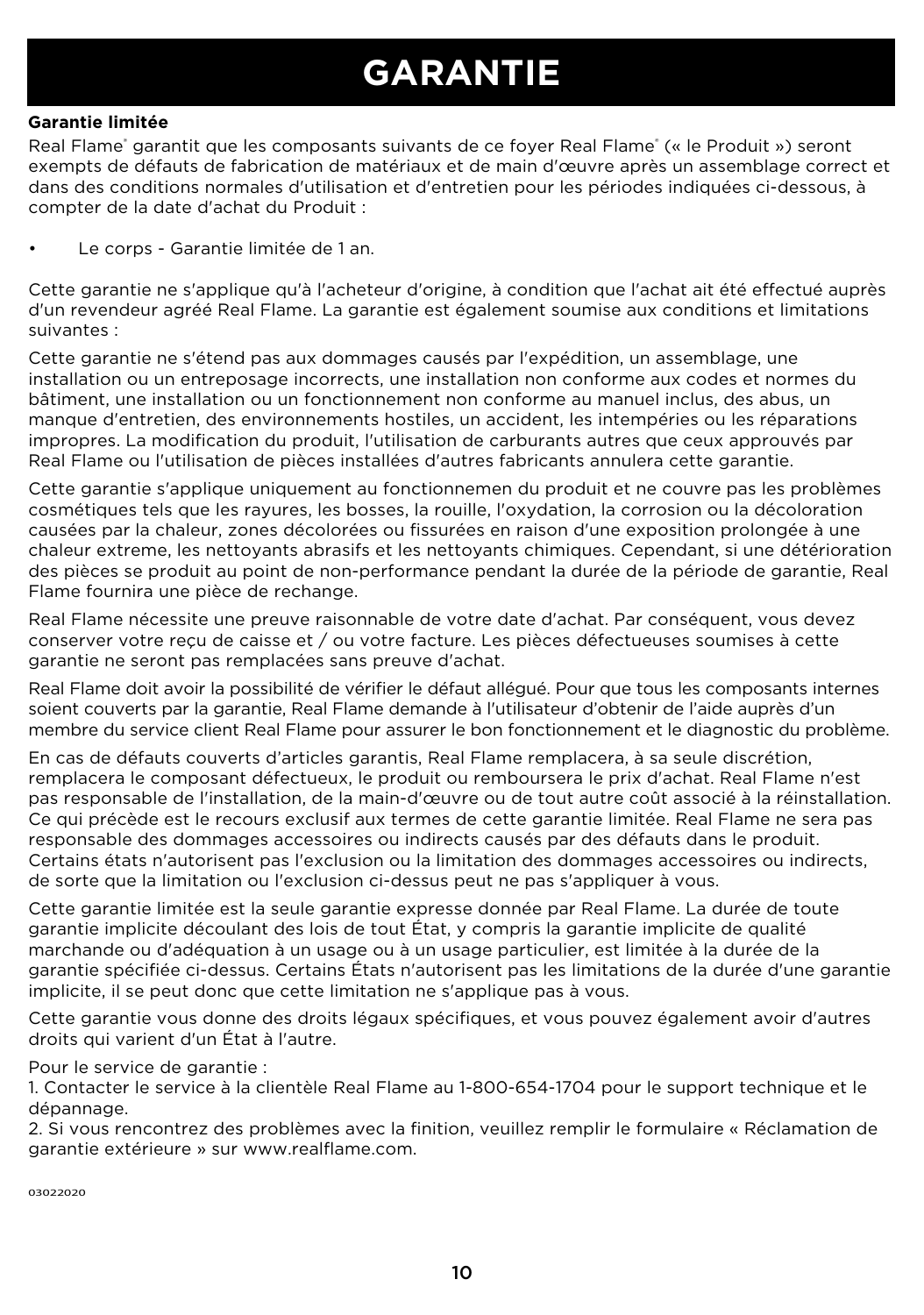## **POLITIQUES DE RETOUR**

### **Politiques de retour**

L'achat peut être retourné dans les 90 jours suivant la réception. Il n'y aura aucun remboursement pour de retours incomplets ou non autorisés. Tous les produits retournés doivent être à 100 % complets, emballé d'une manière adéquate, dans l'emballage original et dans une condition revendable. Les produits qui ont été assemblés ou modifiés ne seront pas admissibles au retour. Tous les éléments doivent être retournés dans leur intégralité, ce qui signifie que tous les éléments inclus doivent être retournés ensemble. Aucuns échanges ou retours pour les articles retirés. Commencer le processus de retour en contactant le magasin ou l'entreprise où l'article Real Flame® a été acheté.

### **Pièces de remplacement**

Dans le cas où un article a été perdu ou détérioré, soit par le fabricant ou pendant le transport, une pièce de remplacement peut être demandée. Les pièces de remplacement ne sont pas disponibles pour tous les appareils et sont donnés à la discrétion de Real Flame. Nous évaluerons tout dommage et trouverons une solution, ce qui pourrait inclure la livraison du remplacement. On ne peut pas remplacer les articles retirés ou les produits remballés (emballage ouvert). Appeler le Service à la clientèle de Real Flame 800-654-1704 pour les pièces de remplacement avant de retourner l'article endommagé. Avoir les informations suivantes (qui se trouvent dans le manuel d'utilisation) avant d'appeler le Service à la clientèle :

- Numéro de modèle de l'article
- Numéro de référence de 4-8 chiffres
- Numéro de code de lot
- Adresse de livraison
- Une photo de l'article endommagé peut être demandée. Les photos doivent être envoyées à csrep@realflame.com

### **Commande incorrecte reçue**

En cas de la réception de quelque chose d'autre que ce qui a été commandé, contacter le Service à la clientèle de Real Flame au 800-654-1704 dans un délai de 48 heures après avoir reçu l'article.

Consulter www.realflame.com pour nos directives et nos politiques de retour complètes.

Veuillez enregistrer votre foyer pour recevoir les notifications de rappel, les preuves de propriété et l'assurance qualité à l'adresse https://www.realflame.com/registration.

> Real Flame® 7800 Northwestern Ave. Racine, WI 53406 USA

Customer Service: 1-800-654-1704 in USA Service à la clientèle: 1-800-363-6443 in Canada csrep@realflame.com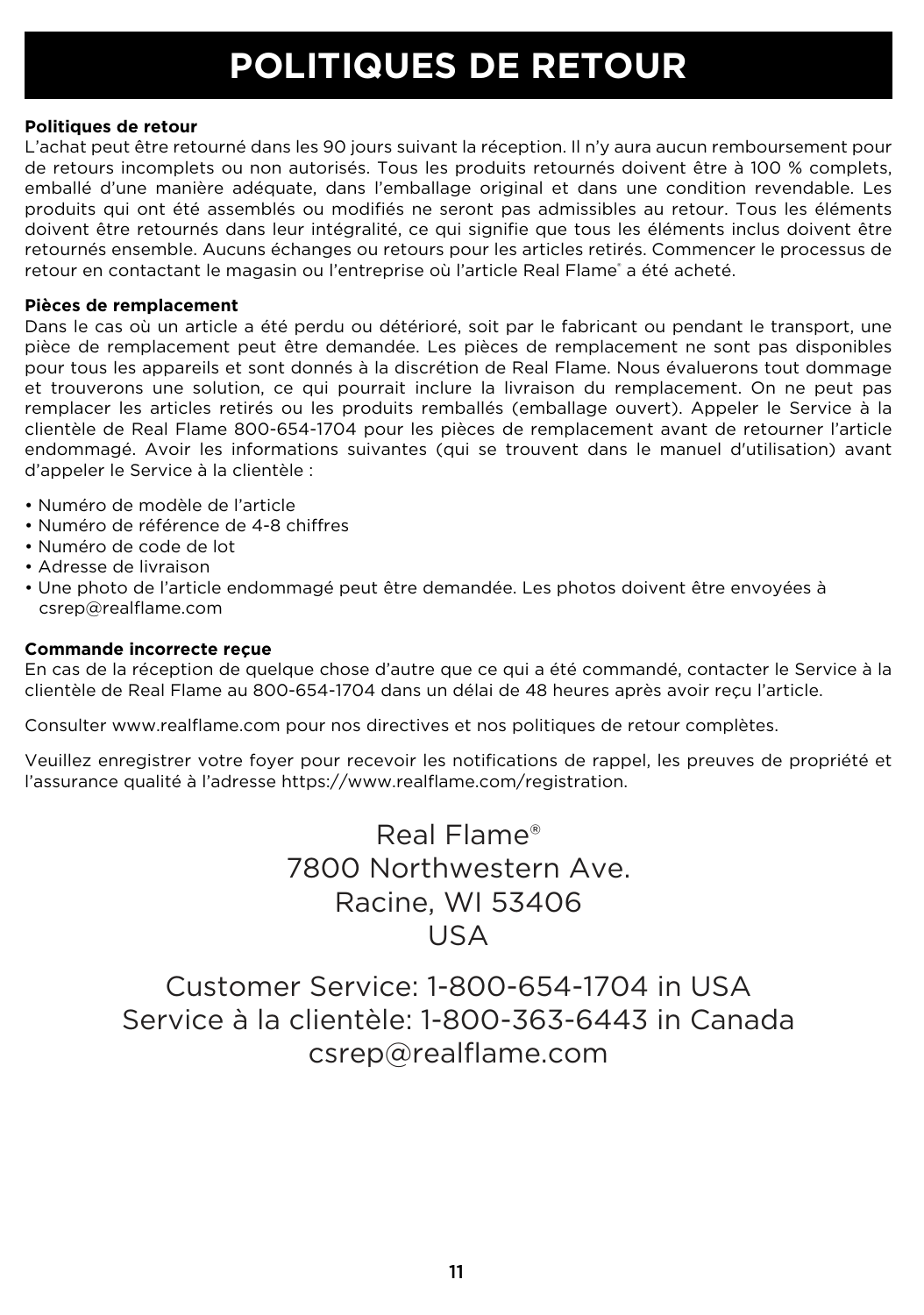# **GARANTÍA**

### **Garantía Limitada**

Real Flame® garantiza que los siguientes componentes de esta chimenea Real Flame® ("el Producto") estará libre de defectos de fabricación y materiales después el ensamble correcto y bajo el uso normal y el mantenimiento adecuado de los períodos indicados más abajo, comenzando con la fecha de compra del Producto:

### • El cuerpo – 1 año de garantía limitada.

Esta garantía se extiende al comprador original únicamente, siempre que la compra haya sido realizada a través de un distribuidor autorizado Real Flame. La garantía está también sujeta a las siguientes condiciones y limitaciones:

Esta garantía no se extiende a los daños ocasionados por transporte, ensamblaje inadecuado, instalación o almacenaje, instalación que no cumpla con los códigos y las ordenanzas de construcción, instalación u operación que no esté de acuerdo con el manual incluido, abuso, falta de mantenimiento, ambientes hostiles, accidentes, clima natural o reparaciones de baja calidad. La modificación del Producto, el uso de combustibles distintos a los aprobados por Real Flame, o el uso de piezas instaladas de otros fabricantes, anularán esta garantía.

Esta garantía se aplica a la funcionalidad del Producto únicamente y no cubre elementos cosméticos tales como raspones, hendiduras, corrosión, oxidación, corrosion, áreas decoloradas o agrietadas debido a la exposición prolongada al calor extremo decoloración causada por el calor, limpiadores abrasivos y limpiadores químicos. Sin embargo, si el deterioro de las piezas ocurre a un grado que impida el funcionamiento dentro del período de la garantía, Real Flame proporcionará una pieza de reemplazo.

Real Flame exige una prueba razonable de su fecha de compra. Por lo tanto, usted debe conservar su recibo de venta y/o la factura. Las partes defectuosas sujetas a esta garantía no serán reemplazadas sin la prueba de compra.

Real Flame debe tener la oportunidad de verificar el defecto que alega. Para que cualesquiera de los componentes internos estén amparados bajo esta garantía, Real Flame exige que el usuario haga una localización de la avería con un miembro de servicio al cliente de Real Flame para garantizar el funcionamiento adecuado y el diagnóstico del problema.

En el caso de defectos amparados de los elementos garantizados, Real Flame, a su discreción, reemplazará el componente defectuoso, reemplazará el Producto o reembolsará el precio de compra. Real Flame no es responsable por la instalación, mano de obra u otros costos relacionados con la reinstalación. Lo anterior es el recurso exclusivo según los términos de esta garantía limitada. Real Flame no será responsable de los daños accidentales o resultantes causados por defectos en el Producto. Algunos estados no permiten la inclusión o limitación de daños accidentales o resultantes, así que es posible que la limitación o la exclusión puede que no apliquen para usted.

Esta garantía limitada es la única garantía expresa otorgada por Real Flame. La duración de cualquier garantía implícita que surja según las leyes de cualquier estado, incluyendo la garantía de mercantibilidad o adecuación para un fin o uso en particular, está limitada a la duración de la garantía especificada anteriormente. Algunos estados no permiten limitaciones en cuanto a la duración de la garantía implícita, de modo que esta limitación puede no ser aplicable en su caso.

Esta garantía le otorga derechos legales específicos y usted puede tener también otros derechos que varían de un estado a otro.

### Para el servicio de garantía:

1. Llame al Servicio al cliente de Real Flame al 1-800-654-1704 para apoyo técnico y para solución de problemas.

2. Si tiene problemas con el acabado, por favor rellene el formulario "Reclamo de la Garantía en Exterior" en www.realflame.com.